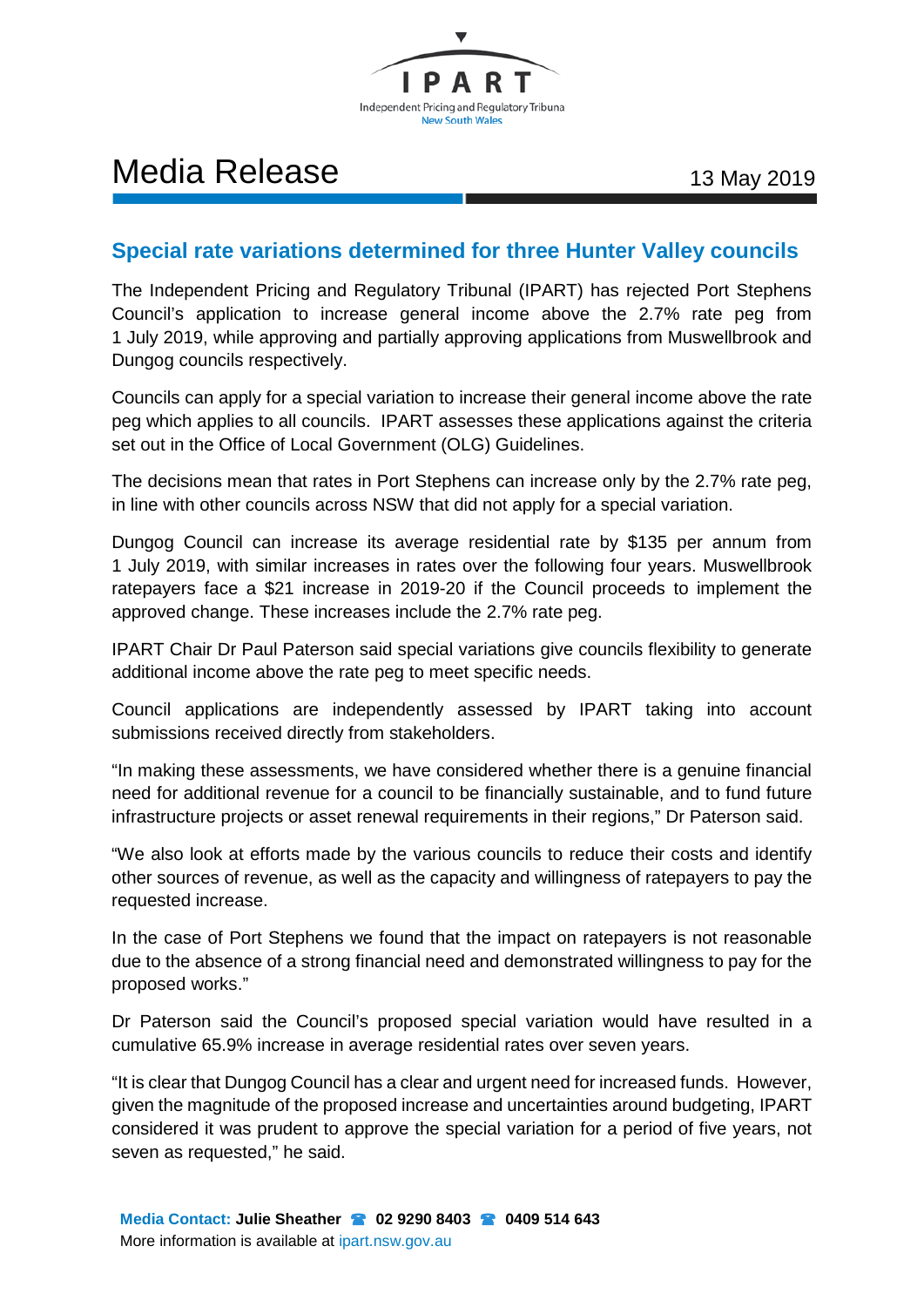Muswellbrook Council met the special variation criteria set out in the OLG Guidelines.

Through the rate peg and special variation process, IPART determines the allowable increases to councils' general income. Councils decide whether to implement the increase and how it is allocated among different ratepayer categories, such as residential or business.

IPART has attached conditions to the approvals requiring the additional income to be used for the purposes outlined in the application, and that the Council reports to the community about how the additional revenue is spent.

The three Hunter Valley councils are among 13 councils across NSW (of a total of 128) to apply for special rate variations for 2019-20. Of the 13 applications, eight have been approved in full, three have been partially approved and two (Port Stephens and Tamworth) were declined.

The full reports on all of the councils' applications are available on IPART's website: [<http://www.ipart.nsw.gov.au>](http://www.ipart.nsw.gov.au/).

### **Dungog Shire Council**

IPART has approved in part Dungog Shire Council's application for a special rate variation, reducing the requested 97.8% increase over seven years to 76.0% over five years.

The decision reflects IPART's decision that longer-term forecasts for expenditure and operating performance are uncertain, and that the proposed increase would have a substantial impact on the Council's ratepayers.

IPART's approval means the Council is now able to increase the average residential rate by \$135 in 2019-20 or by \$685 over the next five years. Average business rates will rise by \$135 in 2019-20 or by \$686 over the next five years, and average farmland rates will go up by \$334 in 2019-20 or by \$1,694 over the next five years.

"We received over 100 submissions opposing the Council's application, mainly on the grounds of affordability," Dr Paterson said.

"Nevertheless, we are satisfied the Council has demonstrated its need for the additional revenue to improve its financial sustainability and to fund necessary operating and capital costs, that it largely demonstrated its community is aware of the proposed rate increases, and that it is taking steps to improve productivity and contain costs."

The partial approval will allow the Council to begin implementing its expenditure program, whilst considering whether to apply for a further special variation in future years.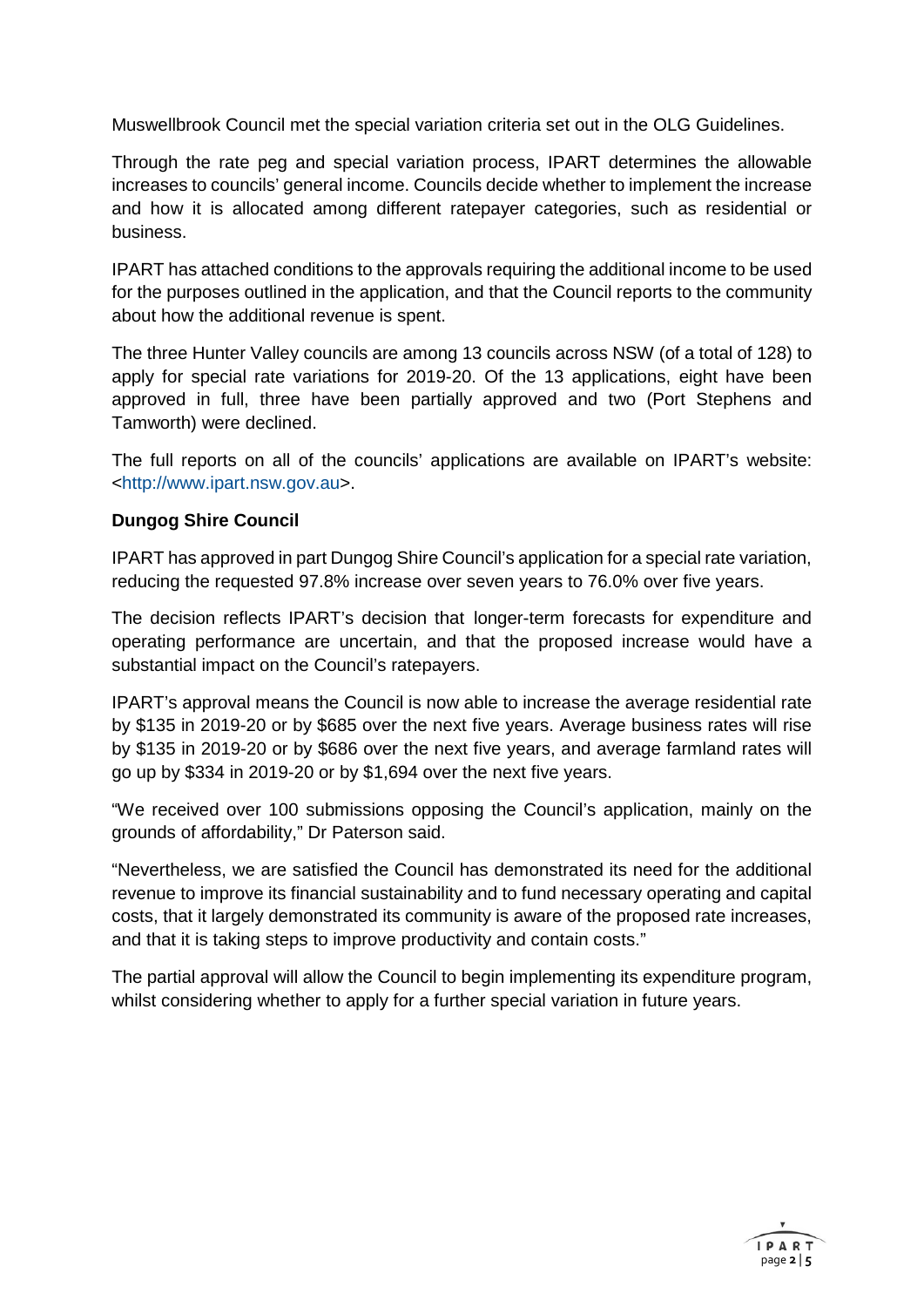| <b>Requested special</b><br>variation                        | 97.8% cumulative increase over seven years to be retained<br>permanently in the rate base.                            |
|--------------------------------------------------------------|-----------------------------------------------------------------------------------------------------------------------|
| Outcome                                                      | 76.0% cumulative increase over five years to be retained<br>permanently in the rate base.                             |
| <b>Estimated increase in the</b><br>average residential rate | $\bullet$ \$135 in 2019-20                                                                                            |
| (including the rate peg)                                     | \$685 total cumulative increase over five years<br>$\bullet$                                                          |
| <b>Summary of purpose</b>                                    | Fund operating and capital expenditure for its key assets<br>including its road network, timber bridges and community |
|                                                              |                                                                                                                       |
|                                                              | buildings, enhance its financial sustainability and reduce its                                                        |
|                                                              | infrastructure backlog.                                                                                               |

### **Muswellbrook Shire Council**

Muswellbrook Shire Council's application for a permanent 15.13% single year increase has been approved.

The approval replaces a temporary special variation of 12.43%, which expires on 30 June 2019. That temporary variation was granted last year in place of the permanent variation requested by Council as it failed at that time to meet one of the OLG criteria. The criteria were met for 2019-20.

The additional revenue will be used to fund operating and capital expenditure for the Council's key assets such as local roads and drains, maintain service levels at acceptable standards, improve stormwater infrastructure, fund the Job Creation program, and continue development of the Olympic Park Precinct and Regional Entertainment and Conference Centre.

IPART received five submissions opposing the increase, citing concerns around the Council's financial management, affordability for ratepayers and transparency of consultation.

Dr Paterson said the Council largely demonstrated its need for the additional revenue above the rate peg to implement its proposed projects while remaining financially sustainable, and that the impact on ratepayers of the proposed rate increase would be reasonable.

"The Council's consultation ensured the community was largely aware of the purpose of, and need for, the proposed special variation, and it undertook sufficient planning and exhibition in relation to its Integrated Planning and Reporting documents to allow IPART to approve the proposed rate increase," he said.

"Based on the Council's application, the average residential rate will increase by \$21 in 2019-20, while the average business rate will rise by \$76. Because this approval replaces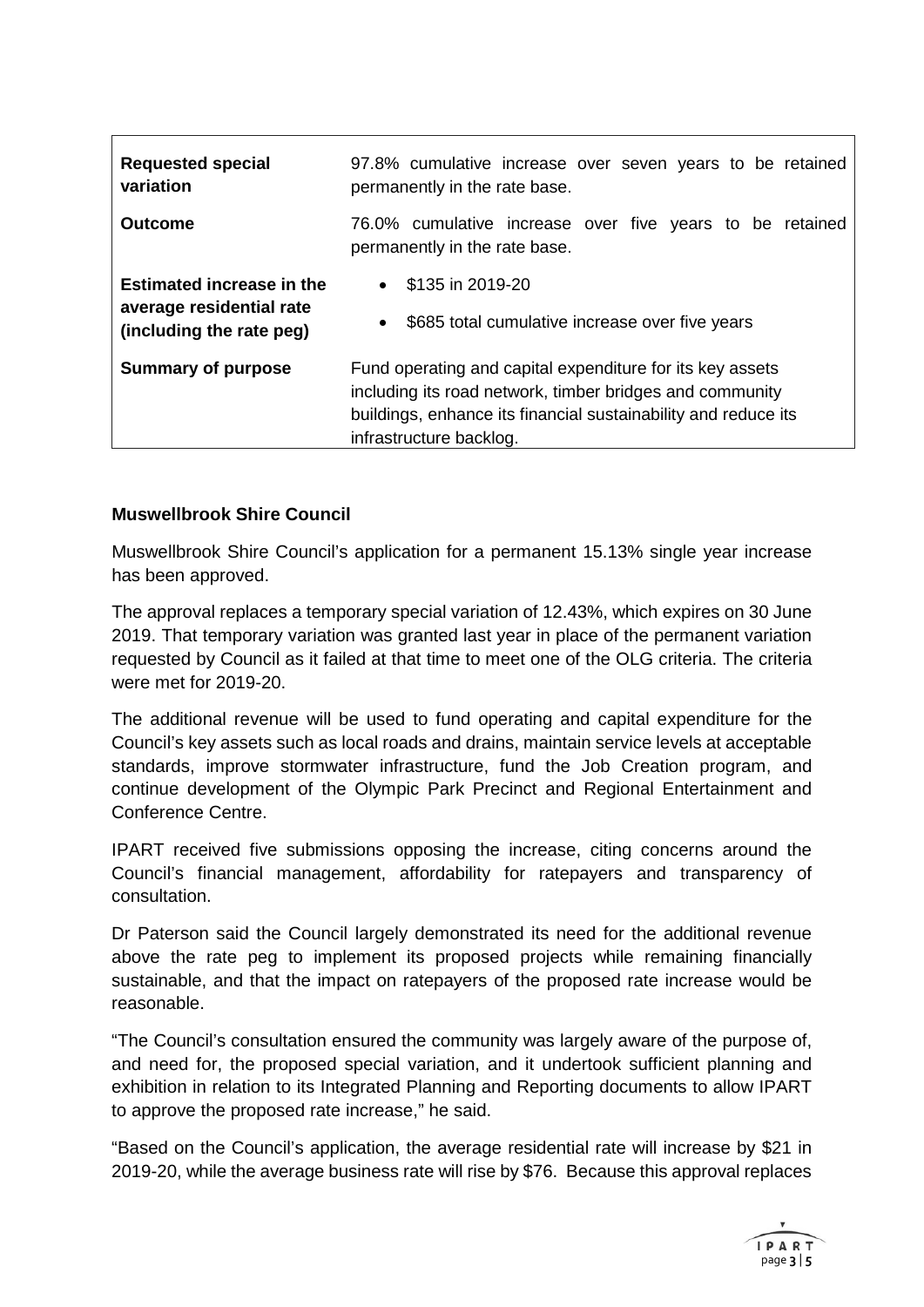a temporary increase that is expiring, ratepayers will experience an increase of around 2.7% rather than the full 15.13%."

| <b>Requested special</b><br>variation                                                | 15.13% single year increase to be retained permanently in the rate<br>base. The impact of the increase is partially offset by an expiring<br>special variation.                                                   |
|--------------------------------------------------------------------------------------|-------------------------------------------------------------------------------------------------------------------------------------------------------------------------------------------------------------------|
| <b>Outcome</b>                                                                       | Approved in full                                                                                                                                                                                                  |
| <b>Estimated increase in</b><br>the average residential<br>rate (including rate peg) | \$21 in 2019-20                                                                                                                                                                                                   |
| <b>Summary of purpose</b>                                                            | Maintain existing services, improve stormwater infrastructure,<br>support the Job Creation program, upgrade its Olympic Park<br>Sports Precinct, and develop the Regional Entertainment and<br>Conference Centre. |

### **Port Stephens Shire Council**

IPART rejected Port Stephens Council's application for a 7-year variation to increase its general income by 7.5% annually from 2019-20 to 2025-26 (inclusive), which would be a cumulative increase of 65.9% to be retained permanently in its rate base.

"Our decision reflects our finding that the Council's application does not meet the criteria in the Office of Local Government's Guidelines, and that there is a mismatch between the priorities of the Council and many of its ratepayers," Dr Paterson said.

"It was not clear that the additional revenue is needed to meet infrastructure backlog or renewal requirements, and a significant majority of ratepayers were not willing to pay for the works the Council proposed be funded by the special variation."

Dr Paterson said that while the Council had consulted the community and sufficiently demonstrated that the community was aware of the need for, and purpose of, the proposed rate increase, it did not fully demonstrate that the impact on ratepayers would be reasonable.

IPART received over 680 submissions, with the vast majority either opposed to or raising concerns about the magnitude of the proposed rate increase, the proposed expenditure and affordability.

"The additional revenue is not required to meet infrastructure backlog or renewal benchmarks. Further, it was clear from the survey conducted by the Council that the community is not willing to pay for the works the Council proposed be funded by the increase," Dr Paterson said.

"Therefore, IPART has decided that approval of the Council's application would not be reasonable in the circumstances."